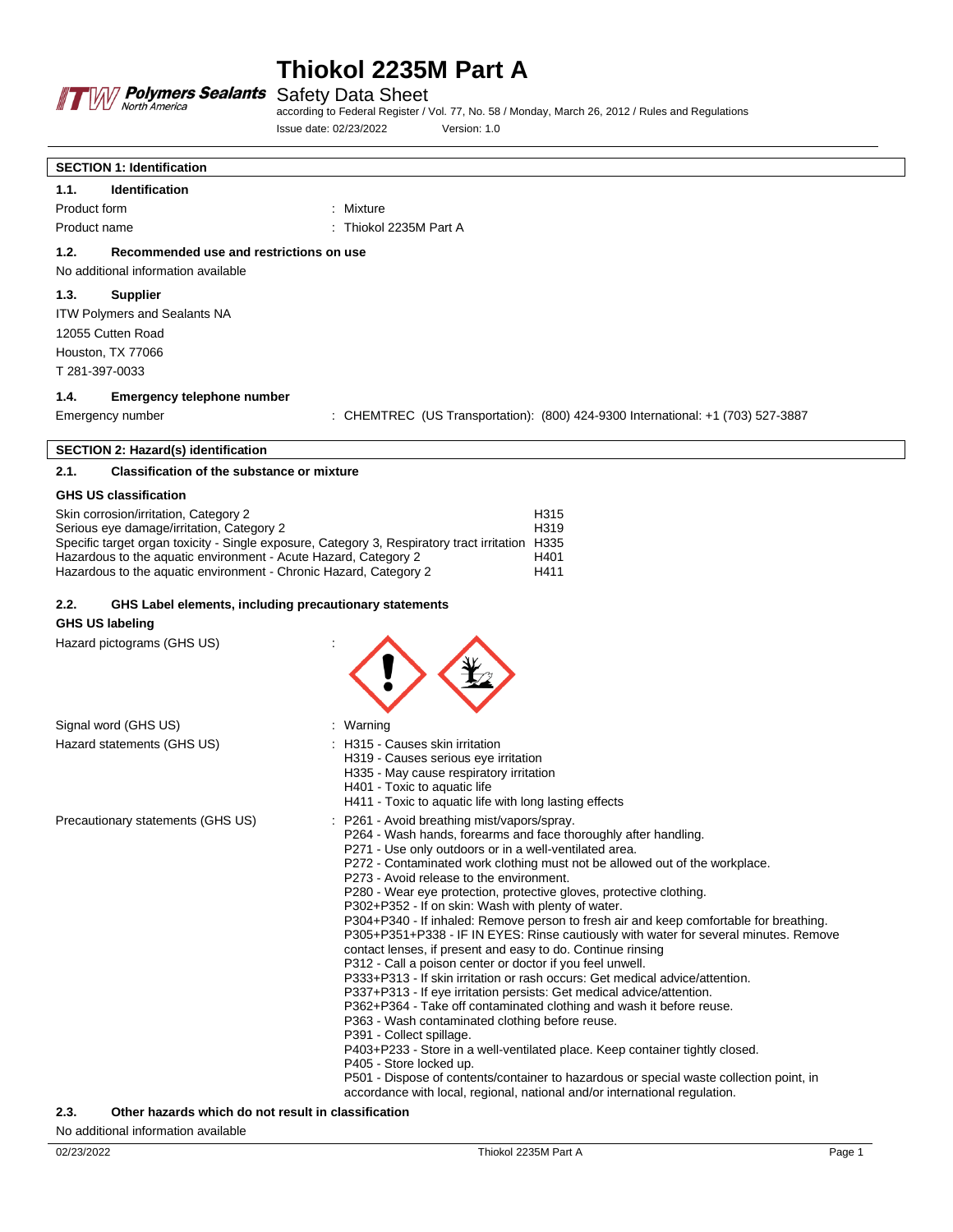## Safety Data Sheet

according to Federal Register / Vol. 77, No. 58 / Monday, March 26, 2012 / Rules and Regulations

#### **2.4. Unknown acute toxicity (GHS US)**

### Not applicable

## **SECTION 3: Composition/Information on ingredients**

**3.1. Substances**

#### Not applicable

### **3.2. Mixtures**

| <b>Name</b>                                                                                                                 | <b>Product identifier</b> | %         |
|-----------------------------------------------------------------------------------------------------------------------------|---------------------------|-----------|
| Propane, 1,2,3-trichloro-, polymer with 1,1-[methylenebis(oxy)]bis[2-chloroethane] and<br>sodium sulfide (Na2(Sx)), reduced | (CAS-No.) 68611-50-7      | $15 - 40$ |
| Alkenes, C12-24, chloro                                                                                                     | (CAS-No.) 68527-02-6      | $15 - 40$ |

**\* In accordance with paragraph (i) of the OSHA Hazard Communication Standard (29 CFR §1910.1200), the specific chemical identity or exact weight % has been withheld as a trade secret.**

| <b>SECTION 4: First-aid measures</b>                                             |                                                                                                                                                                                                                                                          |  |
|----------------------------------------------------------------------------------|----------------------------------------------------------------------------------------------------------------------------------------------------------------------------------------------------------------------------------------------------------|--|
| Description of first aid measures<br>4.1.                                        |                                                                                                                                                                                                                                                          |  |
| First-aid measures general                                                       | : If exposed or concerned, get medical attention/advice. Show this safety data sheet to the<br>doctor in attendance. Wash contaminated clothing before re-use. Never give anything to an<br>unconscious person.                                          |  |
| First-aid measures after inhalation                                              | : IF INHALED: Remove to fresh air and keep at rest in a position comfortable for breathing. Get<br>medical attention if breathing is affected. If breathing is difficult, supply oxygen.                                                                 |  |
| First-aid measures after skin contact                                            | : IF ON SKIN (or clothing): Remove affected clothing and wash all exposed skin with water for at<br>least 15 minutes. If irritation develops or persists, get medical attention.                                                                         |  |
| First-aid measures after eye contact                                             | : IF IN EYES: Immediately flush with plenty of water for at least 15 minutes. Remove contact<br>lenses if present and easy to do so. Continue rinsing if pain, blinking, or irritation develops or<br>persists, get medical attention. Continue rinsing. |  |
| First-aid measures after ingestion                                               | : IF SWALLOWED: rinse mouth thoroughly. Do not induce vomiting without advice from poison<br>control center. Get medical attention if you feel unwell.                                                                                                   |  |
| 4.2.<br>Most important symptoms and effects (acute and delayed)                  |                                                                                                                                                                                                                                                          |  |
| Symptoms/effects                                                                 | : Causes skin irritation. Causes serious eye irritation. May cause respiratory irritation.                                                                                                                                                               |  |
| Symptoms/effects after inhalation                                                | : May cause respiratory irritation                                                                                                                                                                                                                       |  |
| Symptoms/effects after skin contact                                              | : Causes skin irritation.                                                                                                                                                                                                                                |  |
| Symptoms/effects after eye contact                                               | : Causes serious eye irritation.                                                                                                                                                                                                                         |  |
| Symptoms/effects after ingestion                                                 | : May cause gastrointestinal irritation.                                                                                                                                                                                                                 |  |
| $\overline{A}$<br>Immodiate medical attention and enecial treatment if necessary |                                                                                                                                                                                                                                                          |  |

## **4.3. Immediate medical attention and special treatment, if necessary**

No additional information available

|             | <b>SECTION 5: Fire-fighting measures</b>      |                                                                                                                                                                       |
|-------------|-----------------------------------------------|-----------------------------------------------------------------------------------------------------------------------------------------------------------------------|
| 5.1.        | Suitable (and unsuitable) extinguishing media |                                                                                                                                                                       |
|             | Suitable extinguishing media                  | : Foam. Carbon dioxide. Dry powder. Water spray.                                                                                                                      |
| 5.2.        | Specific hazards arising from the chemical    |                                                                                                                                                                       |
| Fire hazard |                                               | : Not flammable.                                                                                                                                                      |
|             | Explosion hazard                              | : Product is not explosive.                                                                                                                                           |
| Reactivity  |                                               | : No dangerous reactions known under normal conditions of use.                                                                                                        |
| 5.3.        |                                               | Special protective equipment and precautions for fire-fighters                                                                                                        |
|             | Precautionary measures fire                   | : Eliminate all ignition sources if safe to do so.                                                                                                                    |
|             | Firefighting instructions                     | Exercise caution when fighting any chemical fire. Use water spray or fog for cooling exposed<br>containers. Do not dispose of fire-fighting water in the environment. |
|             | Protection during firefighting                | : Do not enter fire area without proper protective equipment, including respiratory protection.<br>Self-contained breathing apparatus.                                |
|             | <b>SECTION 6: Accidental release measures</b> |                                                                                                                                                                       |
| 6.1.        |                                               | Personal precautions, protective equipment and emergency procedures                                                                                                   |

| ----             |                                                                                         |
|------------------|-----------------------------------------------------------------------------------------|
| General measures | Evacuate area. Ventilate area. Keep upwind. Spill should be handled by trained cleaning |
|                  | personnel properly equipped with respiratory and eye protection.                        |

 $\overline{\phantom{a}}$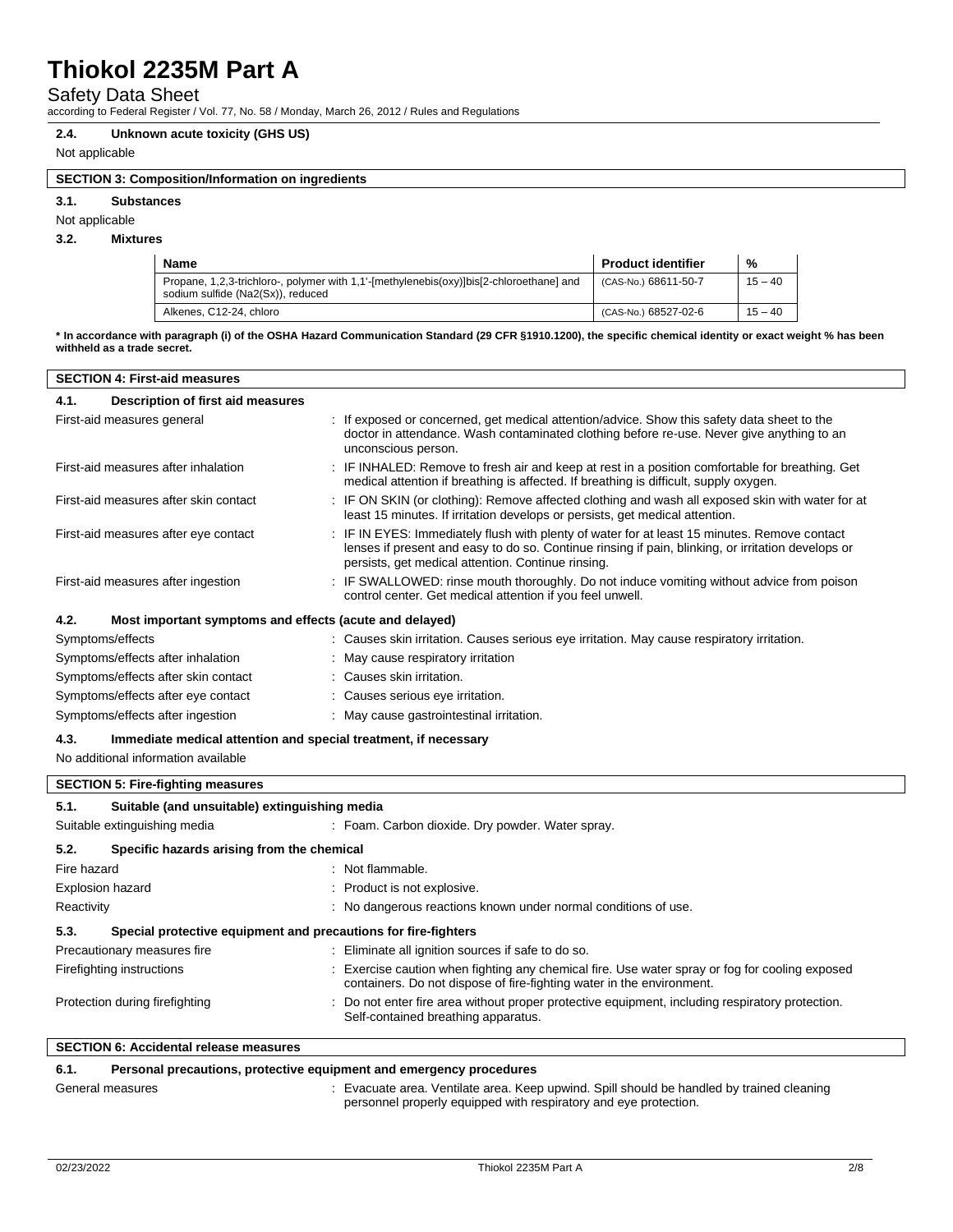## Safety Data Sheet

according to Federal Register / Vol. 77, No. 58 / Monday, March 26, 2012 / Rules and Regulations

| 6.1.1.                                   | For non-emergency personnel                                  |                                                                                                                                                                                                                                                                                                                                                                                                                                                                                                                                                                                                                                                                                                                                                                                                                                                                                                                                                                                                                                                                                                                                                                                                                                                                                                                                                                                                                                                                                                                                                                                                                                                                                     |
|------------------------------------------|--------------------------------------------------------------|-------------------------------------------------------------------------------------------------------------------------------------------------------------------------------------------------------------------------------------------------------------------------------------------------------------------------------------------------------------------------------------------------------------------------------------------------------------------------------------------------------------------------------------------------------------------------------------------------------------------------------------------------------------------------------------------------------------------------------------------------------------------------------------------------------------------------------------------------------------------------------------------------------------------------------------------------------------------------------------------------------------------------------------------------------------------------------------------------------------------------------------------------------------------------------------------------------------------------------------------------------------------------------------------------------------------------------------------------------------------------------------------------------------------------------------------------------------------------------------------------------------------------------------------------------------------------------------------------------------------------------------------------------------------------------------|
| Protective equipment                     |                                                              | : Wear protective equipment as described in section 8.                                                                                                                                                                                                                                                                                                                                                                                                                                                                                                                                                                                                                                                                                                                                                                                                                                                                                                                                                                                                                                                                                                                                                                                                                                                                                                                                                                                                                                                                                                                                                                                                                              |
| Emergency procedures                     |                                                              | : Evacuate unnecessary personnel.                                                                                                                                                                                                                                                                                                                                                                                                                                                                                                                                                                                                                                                                                                                                                                                                                                                                                                                                                                                                                                                                                                                                                                                                                                                                                                                                                                                                                                                                                                                                                                                                                                                   |
| 6.1.2.<br>For emergency responders       |                                                              |                                                                                                                                                                                                                                                                                                                                                                                                                                                                                                                                                                                                                                                                                                                                                                                                                                                                                                                                                                                                                                                                                                                                                                                                                                                                                                                                                                                                                                                                                                                                                                                                                                                                                     |
| Protective equipment                     |                                                              | : Wear suitable protective clothing, gloves and eye or face protection. Approved supplied-air<br>respirator, in case of emergency.                                                                                                                                                                                                                                                                                                                                                                                                                                                                                                                                                                                                                                                                                                                                                                                                                                                                                                                                                                                                                                                                                                                                                                                                                                                                                                                                                                                                                                                                                                                                                  |
| 6.2.<br><b>Environmental precautions</b> |                                                              |                                                                                                                                                                                                                                                                                                                                                                                                                                                                                                                                                                                                                                                                                                                                                                                                                                                                                                                                                                                                                                                                                                                                                                                                                                                                                                                                                                                                                                                                                                                                                                                                                                                                                     |
|                                          |                                                              | Avoid release to the environment. Prevent entry to sewers and public waters.                                                                                                                                                                                                                                                                                                                                                                                                                                                                                                                                                                                                                                                                                                                                                                                                                                                                                                                                                                                                                                                                                                                                                                                                                                                                                                                                                                                                                                                                                                                                                                                                        |
| 6.3.                                     | Methods and material for containment and cleaning up         |                                                                                                                                                                                                                                                                                                                                                                                                                                                                                                                                                                                                                                                                                                                                                                                                                                                                                                                                                                                                                                                                                                                                                                                                                                                                                                                                                                                                                                                                                                                                                                                                                                                                                     |
| For containment/cleaning up              |                                                              | : SMALL SPILL: Dike area to contain spill. Take precautions as necessary to prevent<br>contamination of ground and surface waters. Recover spilled material on absorbent, such as<br>sawdust or vermiculite, and sweep into closed containers for disposal. After all visible traces,<br>including ignitable vapors, have been removed, thoroughly wet vacuum the area. Do not flush<br>to sewer. If area of spill is porous, remove as much contaminated earth and gravel, etc. as<br>necessary and place in closed containers for disposal. Only those persons who are adequately<br>trained, authorized, and wearing the required personal protective equipment (PPE) should<br>participate in spill response and clean-up.<br>LARGE SPILL: Keep spectators away. Only those persons who are adequately trained,<br>authorized and wearing the required personal protective equipment (PPE) should participate in<br>spill response and clean-up. Ventilate the area by natural means or by explosion proof means<br>(i.e. fans). Know and prepare for spill response before using or handling this product. Eliminate<br>all ignition sources (flames, hot surfaces, portable heaters and sources of electrical, static, or<br>frictional sparks). Dike and contain spill with inert material (e.g. sand, earth). Transfer liquids to<br>covered and labeled metal containers for recovery or disposal, or remove with inert absorbent.<br>Use only non-sparking tools and appropriate PPE. Place absorbent diking materials in covered<br>metal containers for disposal. Prevent contamination of sewers, streams, and groundwater with<br>spilled material or used absorbent. |
| 6.4.<br>Reference to other sections      |                                                              |                                                                                                                                                                                                                                                                                                                                                                                                                                                                                                                                                                                                                                                                                                                                                                                                                                                                                                                                                                                                                                                                                                                                                                                                                                                                                                                                                                                                                                                                                                                                                                                                                                                                                     |
| See Sections 8 and 13.                   |                                                              |                                                                                                                                                                                                                                                                                                                                                                                                                                                                                                                                                                                                                                                                                                                                                                                                                                                                                                                                                                                                                                                                                                                                                                                                                                                                                                                                                                                                                                                                                                                                                                                                                                                                                     |
|                                          |                                                              |                                                                                                                                                                                                                                                                                                                                                                                                                                                                                                                                                                                                                                                                                                                                                                                                                                                                                                                                                                                                                                                                                                                                                                                                                                                                                                                                                                                                                                                                                                                                                                                                                                                                                     |
| <b>SECTION 7: Handling and storage</b>   |                                                              |                                                                                                                                                                                                                                                                                                                                                                                                                                                                                                                                                                                                                                                                                                                                                                                                                                                                                                                                                                                                                                                                                                                                                                                                                                                                                                                                                                                                                                                                                                                                                                                                                                                                                     |
| 7.1.                                     | <b>Precautions for safe handling</b>                         |                                                                                                                                                                                                                                                                                                                                                                                                                                                                                                                                                                                                                                                                                                                                                                                                                                                                                                                                                                                                                                                                                                                                                                                                                                                                                                                                                                                                                                                                                                                                                                                                                                                                                     |
| Precautions for safe handling            |                                                              | : For professional or industrial use only. Follow label instructions. Keep out of reach of children.<br>Not for consumption. No smoking. Do not breathe vapors. Avoid contact with body. Turn off all<br>pilot lights, flames, stoves, heaters, electric motors, welding equipment and other sources of<br>ignition. Empty containers must not be washed and re-used for any purpose. Contact lens<br>wearers must wear protective eye wear around chemical vapors and liquid. Wash hands<br>thoroughly after handling. Flammable vapors may cause flash fire or ignite explosively. To<br>prevent build-up of vapors, use adequate natural and/or mechanical ventilation (e.g. open all<br>windows and doors to achieve cross ventilation). Containers may be hazardous when empty.<br>Never use welding or cutting torch on or near container. Do not cut, drill, grind, or expose<br>containers to heat, sparks, static electricity or other source of ignition. Explosion may occur<br>causing injury or death.                                                                                                                                                                                                                                                                                                                                                                                                                                                                                                                                                                                                                                                                 |
| 7.2.                                     | Conditions for safe storage, including any incompatibilities |                                                                                                                                                                                                                                                                                                                                                                                                                                                                                                                                                                                                                                                                                                                                                                                                                                                                                                                                                                                                                                                                                                                                                                                                                                                                                                                                                                                                                                                                                                                                                                                                                                                                                     |
| Storage conditions                       |                                                              | : Store in original container. Keep container closed when not in use. Containers which are<br>opened should be properly resealed and kept upright to prevent leakage. Store in a dry, cool<br>and well-ventilated place.                                                                                                                                                                                                                                                                                                                                                                                                                                                                                                                                                                                                                                                                                                                                                                                                                                                                                                                                                                                                                                                                                                                                                                                                                                                                                                                                                                                                                                                            |
| Incompatible materials                   |                                                              | : No data available.                                                                                                                                                                                                                                                                                                                                                                                                                                                                                                                                                                                                                                                                                                                                                                                                                                                                                                                                                                                                                                                                                                                                                                                                                                                                                                                                                                                                                                                                                                                                                                                                                                                                |

| SECTION 8: Exposure controls/personal protection |
|--------------------------------------------------|
|--------------------------------------------------|

## **8.1. Control parameters**

| Propane, 1,2,3-trichloro-, polymer with 1,1'-[methylenebis(oxy)]bis[2-chloroethane] and sodium sulfide<br>(Na2(Sx)), reduced (68611-50-7) |                                       |                      |  |  |
|-------------------------------------------------------------------------------------------------------------------------------------------|---------------------------------------|----------------------|--|--|
| ACGIH                                                                                                                                     | Remark (ACGIH)                        | OELs not established |  |  |
| <b>OSHA</b>                                                                                                                               | OELs not established<br>Remark (OSHA) |                      |  |  |
| Alkenes, C12-24, chloro (68527-02-6)                                                                                                      |                                       |                      |  |  |
| ACGIH                                                                                                                                     | Remark (ACGIH)                        | OELs not established |  |  |
| <b>OSHA</b>                                                                                                                               | Remark (OSHA)                         | OELs not established |  |  |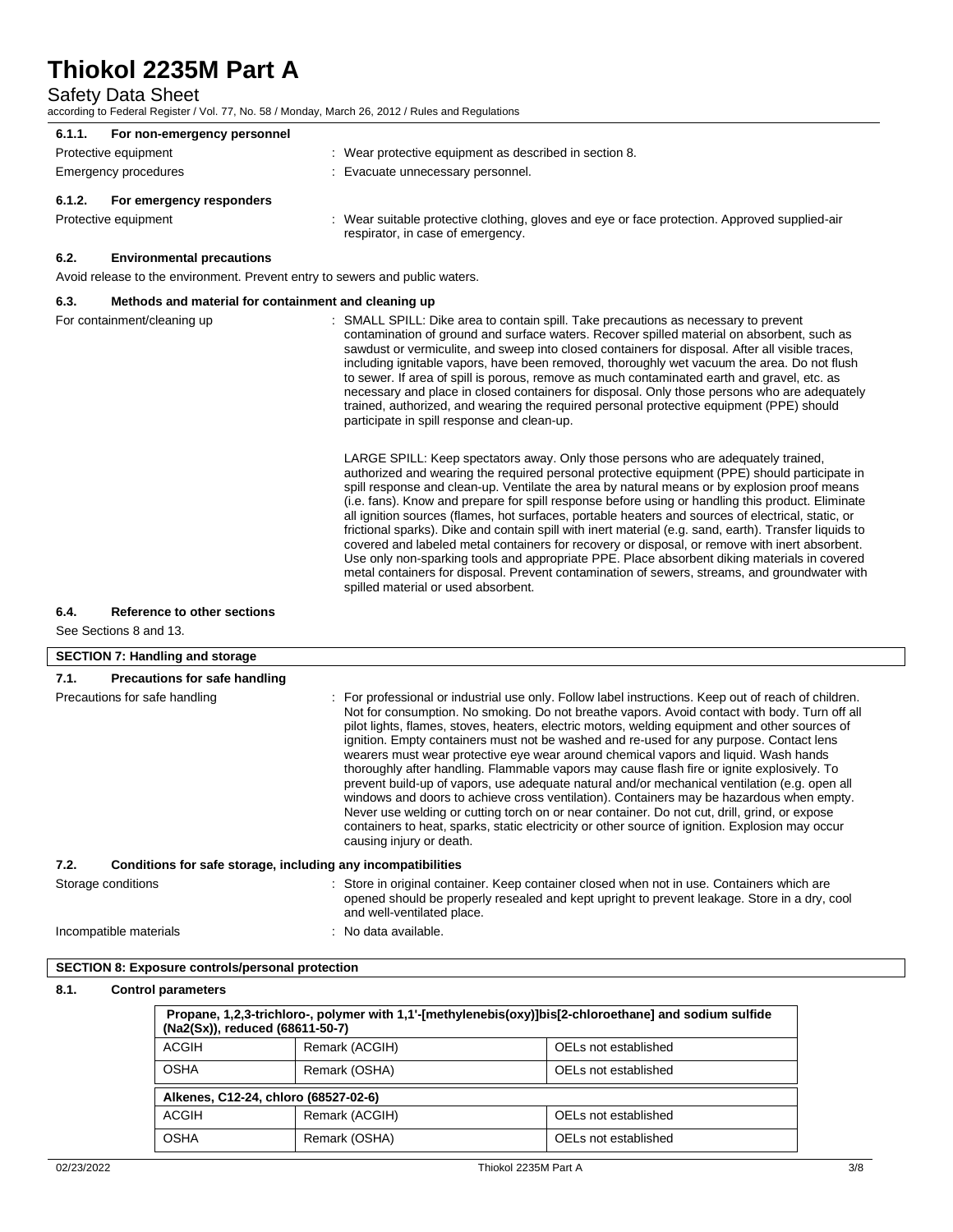Safety Data Sheet

according to Federal Register / Vol. 77, No. 58 / Monday, March 26, 2012 / Rules and Regulations

## **8.2. Appropriate engineering controls**

Appropriate engineering controls : Provide adequate general and local exhaust ventilation. Use process enclosures, local exhaust ventilation, or other engineering controls to control airborne levels below recommended exposure limits. Ensure adequate ventilation, especially in confined areas.

### **8.3. Individual protection measures/Personal protective equipment**

#### **Personal protective equipment symbol(s):**



#### **Personal protective equipment:**

Gloves. Protective goggles. Protective clothing.

#### **Hand protection:**

Use gloves chemically resistant to this material when prolonged or repeated contact could occur. Gloves should be classified under Standard EN 374 or ASTM F1296. Suggested glove materials are: Neoprene, Nitrile/butadiene rubber, Polyethylene, Ethyl vinyl alcohol laminate, PVC or vinyl. Suitable gloves for this specific application can be recommended by the glove supplier.

#### **Eye protection:**

Wear eye protection, including chemical splash goggles and a face shield when possibility exists for eye contact due to spraying liquid or airborne particles.

#### **Skin and body protection:**

Wear long sleeves, and chemically impervious PPE/coveralls to minimize bodily exposure.

#### **Respiratory protection:**

Use NIOSH (or other equivalent national standard) -approved dust/particulate respirator. Where vapor, mist, or dust exceed PELs or other applicable OELs, use NIOSH-approved respiratory protective equipment. An approved organic vapor respirator/supplied air or self-contained breathing apparatus must be used when vapor concentration exceeds applicable exposure limits

#### **SECTION 9: Physical and chemical properties**

| 9.1. |  |  | Information on basic physical and chemical properties |  |
|------|--|--|-------------------------------------------------------|--|
|------|--|--|-------------------------------------------------------|--|

| Physical state                                  | Liquid            |
|-------------------------------------------------|-------------------|
| Color                                           | No data available |
| Odor                                            | No data available |
| Odor threshold                                  | No data available |
| рH                                              | No data available |
| Melting point                                   | No data available |
| Freezing point                                  | No data available |
| Boiling point                                   | No data available |
| Flash point                                     | No data available |
| Relative evaporation rate (n-butyl acetate=1)   | No data available |
| Flammability (solid, gas)                       | No data available |
| Vapor pressure                                  | No data available |
| Relative vapor density at 20 °C                 | No data available |
| Relative density                                | No data available |
| Solubility                                      | No data available |
| Partition coefficient n-octanol/water (Log Pow) | No data available |
| Auto-ignition temperature                       | No data available |
| Decomposition temperature                       | No data available |
| Viscosity, kinematic                            | No data available |
| Viscosity, dynamic                              | No data available |
| <b>Explosion limits</b>                         | No data available |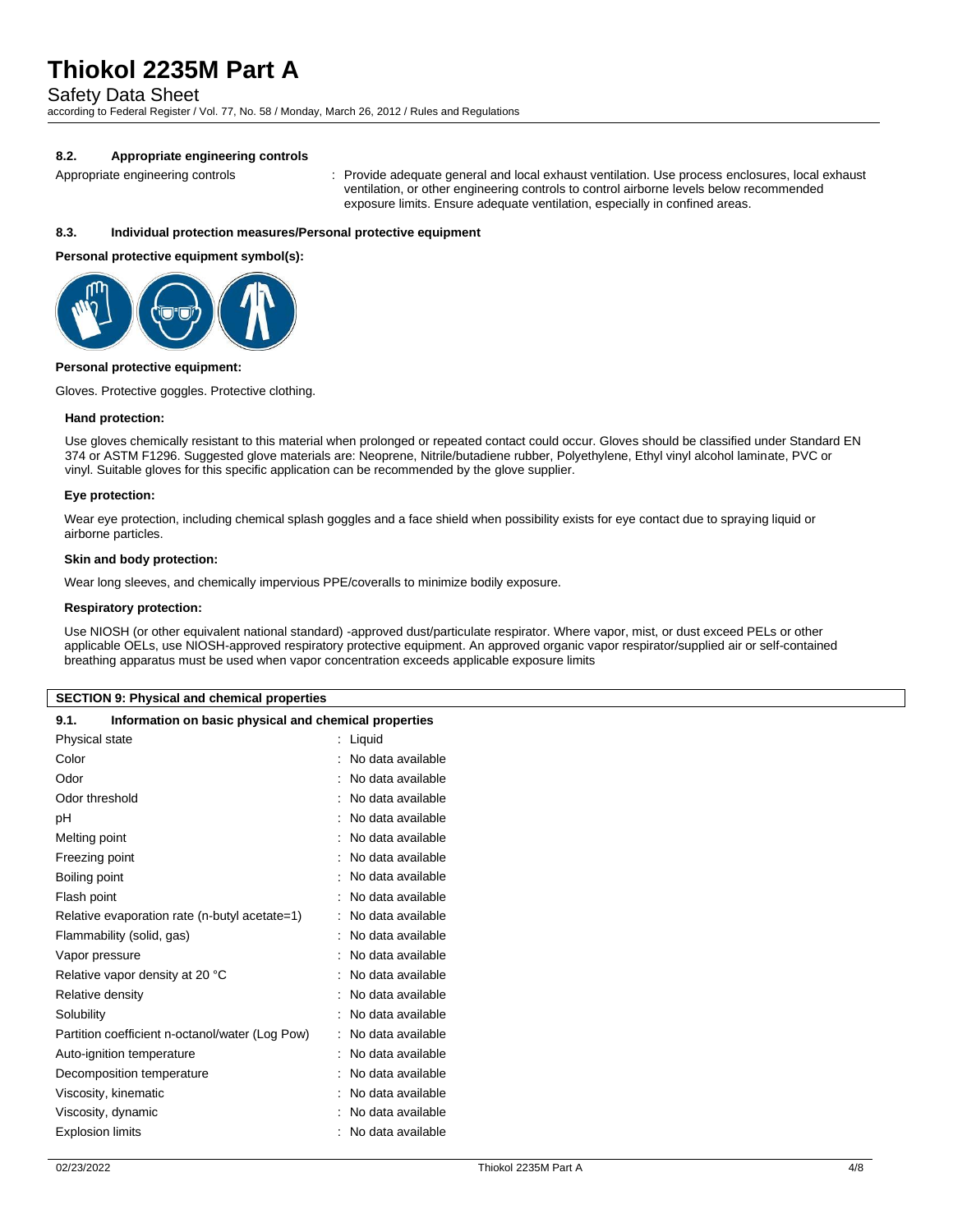## Safety Data Sheet

according to Federal Register / Vol. 77, No. 58 / Monday, March 26, 2012 / Rules and Regulations

Explosive properties **in the set of the COV** and the September 1 and the Explosive properties

Oxidizing properties **in the contract of the Contract August** Oxidizing properties

### **9.2. Other information**

No additional information available

## **SECTION 10: Stability and reactivity**

## **10.1. Reactivity**

No dangerous reactions known under normal conditions of use.

### **10.2. Chemical stability**

Stable under recommended handling and storage conditions (see section 7).

#### **10.3. Possibility of hazardous reactions**

None under normal use.

### **10.4. Conditions to avoid**

None under normal use.

#### **10.5. Incompatible materials**

None known.

#### **10.6. Hazardous decomposition products**

Under normal conditions of storage and use, hazardous decomposition products should not be produced.

| <b>SECTION 11: Toxicological information</b>    |                                                                                             |  |
|-------------------------------------------------|---------------------------------------------------------------------------------------------|--|
| Information on toxicological effects<br>11.1.   |                                                                                             |  |
| Acute toxicity (oral)                           | : Not classified                                                                            |  |
| Acute toxicity (dermal)                         | Not classified                                                                              |  |
| Acute toxicity (inhalation)                     | : Not classified                                                                            |  |
| Skin corrosion/irritation                       | Causes skin irritation.                                                                     |  |
| Serious eye damage/irritation                   | : Causes serious eye irritation.                                                            |  |
| Respiratory or skin sensitization               | : Not classified                                                                            |  |
| Germ cell mutagenicity                          | : Not classified                                                                            |  |
| Carcinogenicity                                 | : Not classified                                                                            |  |
| Titanium dioxide (13463-67-7)                   |                                                                                             |  |
| IARC group                                      | 2B - Possibly carcinogenic to humans                                                        |  |
| In OSHA Hazard Communication Carcinogen<br>list | Yes                                                                                         |  |
| Reproductive toxicity                           | : Not classified                                                                            |  |
| STOT-single exposure                            | : May cause respiratory irritation                                                          |  |
| STOT-repeated exposure                          | : Not classified                                                                            |  |
| Aspiration hazard                               | : Not classified                                                                            |  |
| Viscosity, kinematic                            | : Not applicable                                                                            |  |
| Symptoms/effects                                | : Causes skin irritation. Causes serious eye irritation. May cause drowsiness or dizziness. |  |
| Symptoms/effects after inhalation               | May cause drowsiness or dizziness.                                                          |  |
| Symptoms/effects after skin contact             | : Causes skin irritation.                                                                   |  |
| Symptoms/effects after eye contact              | : Causes serious eye irritation.                                                            |  |
| Symptoms/effects after ingestion                | : May cause gastrointestinal irritation.                                                    |  |

## **SECTION 12: Ecological information**

## **12.1. Toxicity**

Ecology - general intervals and the cology - general intervals and the cology -  $\alpha$  . No data available. Hazardous to the aquatic environment, short-term (acute) : Toxic to aquatic life Hazardous to the aquatic environment, long-term (chronic) : Toxic to aquatic life with long lasting effects. **12.2. Persistence and degradability**

No additional information available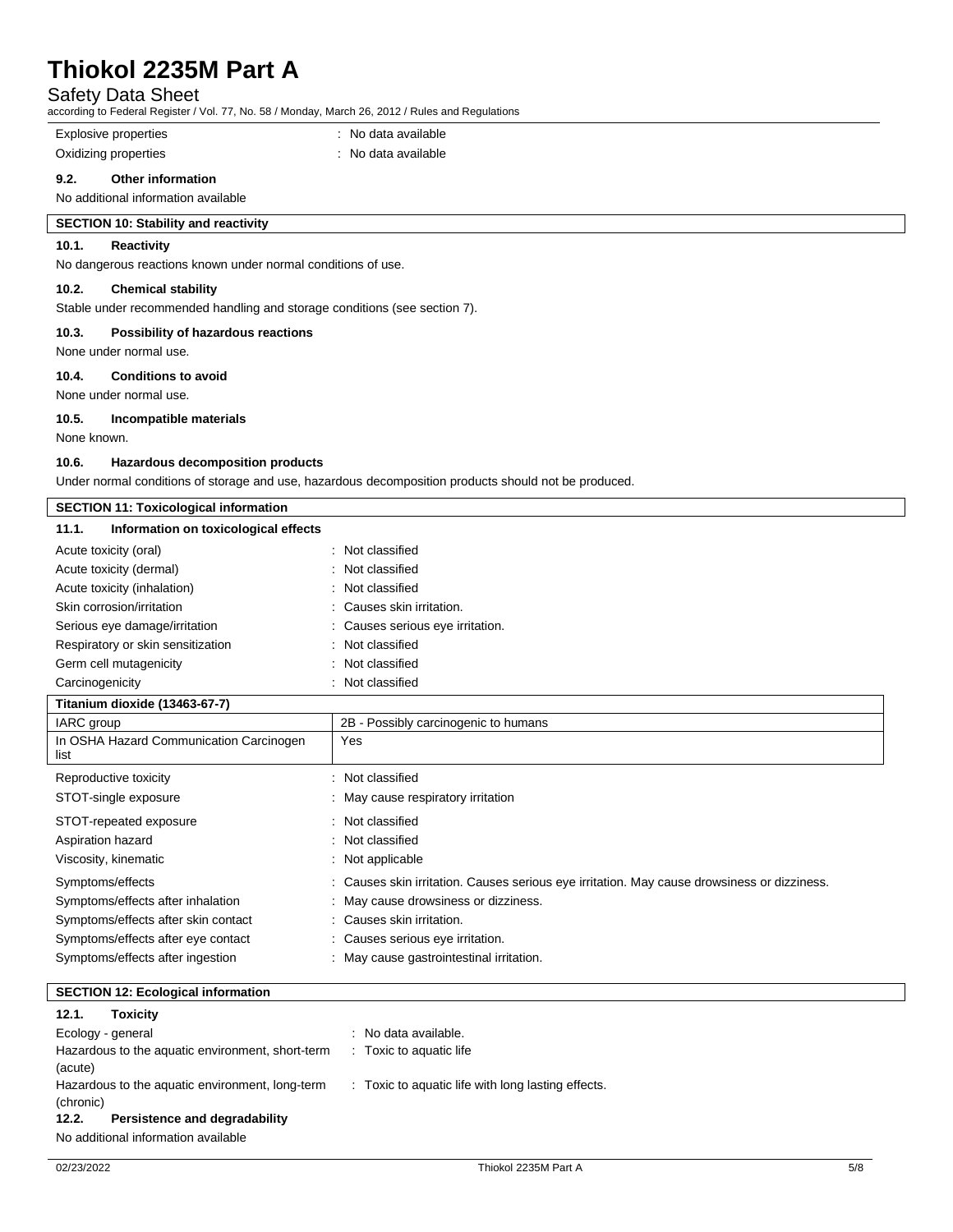## Safety Data Sheet

| according to Federal Register / Vol. 77, No. 58 / Monday, March 26, 2012 / Rules and Regulations<br>12.3.<br><b>Bioaccumulative potential</b> |                                                                                                                                                                        |
|-----------------------------------------------------------------------------------------------------------------------------------------------|------------------------------------------------------------------------------------------------------------------------------------------------------------------------|
| No additional information available                                                                                                           |                                                                                                                                                                        |
| 12.4.<br><b>Mobility in soil</b>                                                                                                              |                                                                                                                                                                        |
| No additional information available                                                                                                           |                                                                                                                                                                        |
| 12.5.<br>Other adverse effects                                                                                                                |                                                                                                                                                                        |
| Other adverse effects                                                                                                                         | : No data available.                                                                                                                                                   |
|                                                                                                                                               |                                                                                                                                                                        |
| <b>SECTION 13: Disposal considerations</b>                                                                                                    |                                                                                                                                                                        |
| 13.1.<br><b>Disposal methods</b>                                                                                                              |                                                                                                                                                                        |
| Waste treatment methods                                                                                                                       | : Do not discharge to public wastewater systems without permit of pollution control authorities.<br>No discharge to surface waters is allowed without an NPDES permit. |
| Product/Packaging disposal recommendations                                                                                                    | Dispose in a safe manner in accordance with local/national regulations. Do not allow the<br>product to be released into the environment.                               |
| <b>SECTION 14: Transport information</b>                                                                                                      |                                                                                                                                                                        |
| <b>Department of Transportation (DOT)</b>                                                                                                     |                                                                                                                                                                        |
| In accordance with DOT                                                                                                                        |                                                                                                                                                                        |
| Transport document description (DOT)                                                                                                          | UN 3082 Environmentally hazardous substance, liquid, n.o.s. ((Contains: Alkenes, C12-24,<br>chloro)), 9, III                                                           |
| UN-No.(DOT)                                                                                                                                   | <b>UN3082</b>                                                                                                                                                          |
| Proper Shipping Name (DOT)                                                                                                                    | Environmentally hazardous substances, liquid, n.o.s.                                                                                                                   |
| Class (DOT)                                                                                                                                   | 9 - Class 9 - Miscellaneous hazardous material 49 CFR 173.140                                                                                                          |
| Packing group (DOT)                                                                                                                           | III - Minor Danger                                                                                                                                                     |
| Hazard labels (DOT)                                                                                                                           | 9 - Class 9 (Miscellaneous dangerous materials)                                                                                                                        |
| Dangerous for the environment                                                                                                                 | Yes                                                                                                                                                                    |
| Marine pollutant                                                                                                                              | Yes                                                                                                                                                                    |
|                                                                                                                                               |                                                                                                                                                                        |
| DOT Quantity Limitations Passenger aircraft/rail :<br>(49 CFR 173.27)                                                                         | No limit                                                                                                                                                               |
| DOT Quantity Limitations Cargo aircraft only (49 :<br>CFR 175.75)                                                                             | No limit                                                                                                                                                               |
| DOT Vessel Stowage Location                                                                                                                   | : A - The material may be stowed "on deck" or "under deck" on a cargo vessel and on a<br>passenger vessel.                                                             |
| Emergency Response Guide (ERG) Number                                                                                                         | : 171                                                                                                                                                                  |
| Other information                                                                                                                             | No supplementary information available.                                                                                                                                |
| <b>Transport by sea (IMDG)</b>                                                                                                                |                                                                                                                                                                        |
| Transport document description (IMDG)                                                                                                         | : UN 3082 ENVIRONMENTALLY HAZARDOUS SUBSTANCE, LIQUID, N.O.S. ((Contains:<br>Alkenes, C12-24, chloro)), 9, III                                                         |
| UN-No. (IMDG)                                                                                                                                 | : 3082                                                                                                                                                                 |
| Proper Shipping Name (IMDG)                                                                                                                   | : ENVIRONMENTALLY HAZARDOUS SUBSTANCE, LIQUID, N.O.S.                                                                                                                  |
| Class (IMDG)                                                                                                                                  | : 9 - Miscellaneous dangerous substances and articles                                                                                                                  |
| Packing group (IMDG)<br>Limited quantities (IMDG)                                                                                             | : III - substances presenting low danger<br>.5L                                                                                                                        |
|                                                                                                                                               |                                                                                                                                                                        |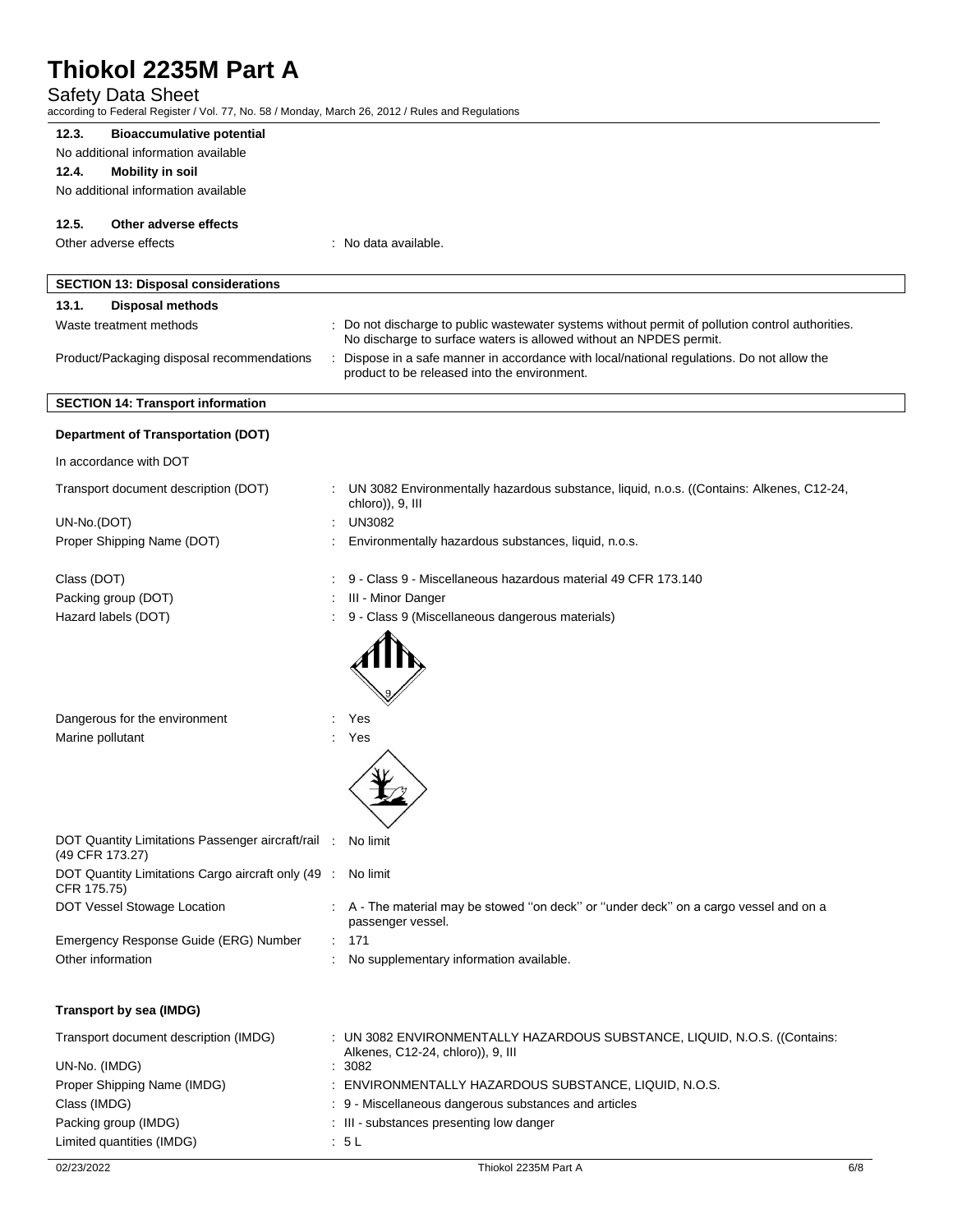Safety Data Sheet

according to Federal Register / Vol. 77, No. 58 / Monday, March 26, 2012 / Rules and Regulations



## **Air transport (IATA)**

| Transport document description (IATA)     | : UN 3082 Environmentally hazardous substance, liquid, n.o.s. ((Contains: Alkenes, C12-24,<br>chloro)), 9, III |
|-------------------------------------------|----------------------------------------------------------------------------------------------------------------|
| UN-No. (IATA)                             | : 3082                                                                                                         |
| Proper Shipping Name (IATA)               | : Environmentally hazardous substance, liquid, n.o.s.                                                          |
| Class (IATA)                              | : 9 - Miscellaneous Dangerous Substances and Articles                                                          |
| Packing group (IATA)                      | : III - Minor Danger                                                                                           |
| <b>SECTION 15: Regulatory information</b> |                                                                                                                |

## **15.1. US Federal regulations**

| Thiokol 2235M Part A                |                                                                                                                                                                                                                                                                                                 |
|-------------------------------------|-------------------------------------------------------------------------------------------------------------------------------------------------------------------------------------------------------------------------------------------------------------------------------------------------|
| such as FDA or FIFRA.               | All chemical substances in this product are listed as "Active" in the EPA (Environmental Protection Agency) "TSCA Inventory Notification (Active-<br>Inactive) Requirements Rule" ("the Final Rule") of Feb. 2019, as amended Feb. 2021, or are otherwise exempt or requlated by other agencies |
| SARA Section 311/312 Hazard Classes | Health hazard - Skin corrosion or Irritation<br>Health hazard - Serious eye damage or eye irritation<br>Health hazard - Specific target organ toxicity (single or repeated exposure)                                                                                                            |

### **15.2. International regulations**

No additional information available

#### **15.3. US State regulations**

 $\triangle$ 

| <b>WARNING:</b> | This product can expose you to Titanium dioxide, which is known to the State of California to cause cancer. For more |
|-----------------|----------------------------------------------------------------------------------------------------------------------|
|                 | information go to www.P65Warnings.ca.gov.                                                                            |

| Component                                 | Carcinogenicity | <b>Developmental</b><br>toxicity | Reproductive<br>toxicity male | Reproductive<br>toxicity<br>female | No significant<br>risk level (NSRL) | <b>Maximum</b><br>allowable<br>dose level<br>(MADL) |
|-------------------------------------------|-----------------|----------------------------------|-------------------------------|------------------------------------|-------------------------------------|-----------------------------------------------------|
| Titanium dioxide<br>$(13463 - 67 - 7)$    |                 |                                  |                               |                                    | Not available                       |                                                     |
| Formaldehyde (50-00-<br>$\left( 0\right)$ | $\lambda$       |                                  |                               |                                    | 40 µg/day                           |                                                     |

| Component                     | State or local regulations                                                                                                                               |
|-------------------------------|----------------------------------------------------------------------------------------------------------------------------------------------------------|
| Titanium dioxide (13463-67-7) | U.S. - New Jersey - Right to Know Hazardous Substance List; U.S. - Pennsylvania -<br>RTK (Right to Know) List; U.S. - Massachusetts - Right To Know List |
| Formaldehyde (50-00-0)        | U.S. - New Jersey - Right to Know Hazardous Substance List; U.S. - Pennsylvania -<br>RTK (Right to Know) List; U.S. - Massachusetts - Right To Know List |
| Sulfur (7704-34-9)            | U.S. - Massachusetts - Right To Know List; U.S. - New Jersey - Right to Know<br>Hazardous Substance List; U.S. - Pennsylvania - RTK (Right to Know) List |
| Thioethylene glycol (60-24-2) | U.S. - New Jersey - Right to Know Hazardous Substance List                                                                                               |

## **SECTION 16: Other information**

Other information : Author: JAD.